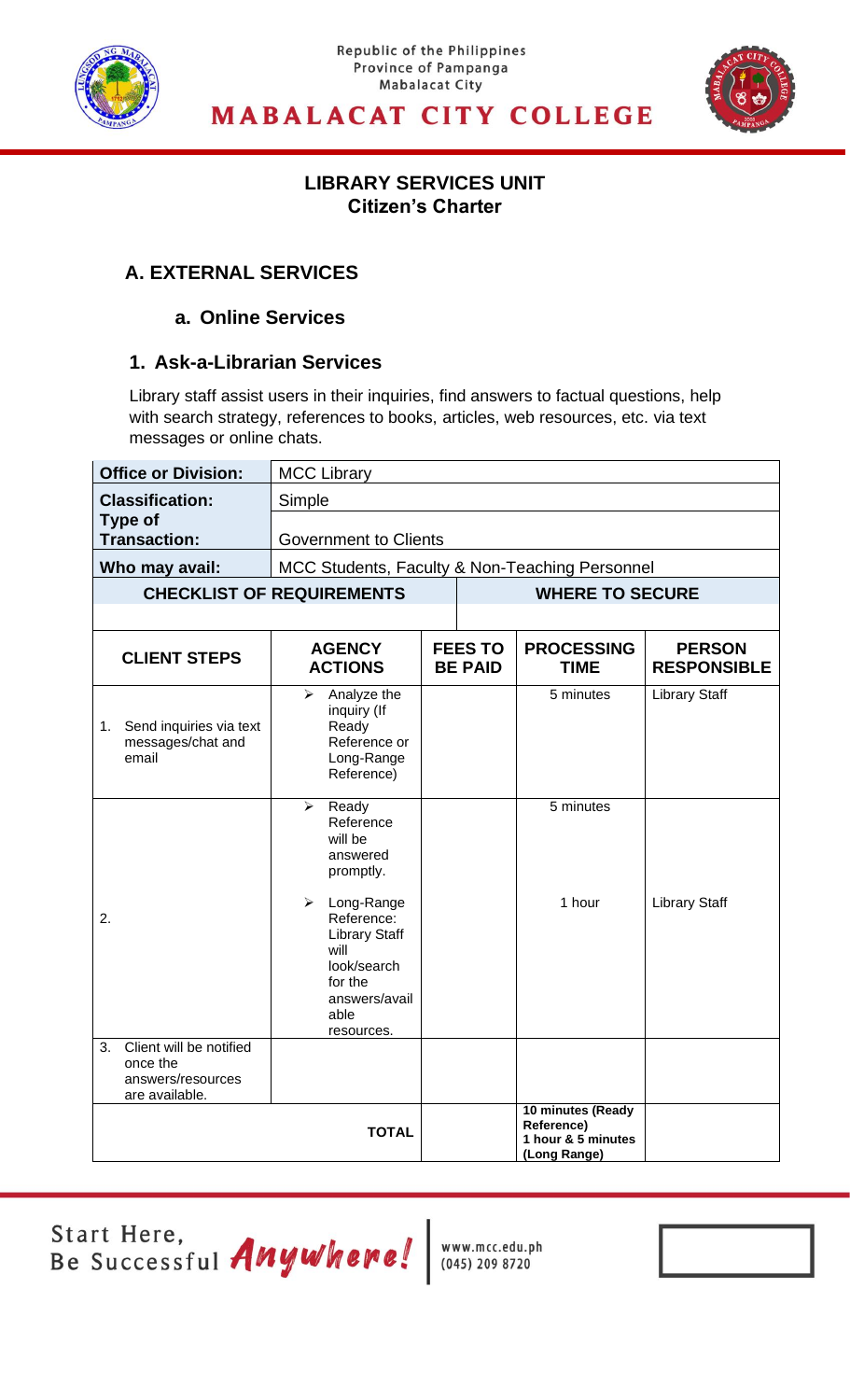



### **2. E-Lending/ Online Library Materials Request Service**

Provides library users with their requested documents/articles/book chapters in hard copy or digital copy.

#### ➢ For Digital Format (scanned/picture of article/book chapter)

| <b>Office or Division:</b>                                                                                     | <b>MCC Library</b>                                                                                      |                                  |                                  |                                     |
|----------------------------------------------------------------------------------------------------------------|---------------------------------------------------------------------------------------------------------|----------------------------------|----------------------------------|-------------------------------------|
| <b>Classification:</b>                                                                                         | Simple                                                                                                  |                                  |                                  |                                     |
| Type of<br><b>Transaction:</b>                                                                                 | <b>Government to Clients</b>                                                                            |                                  |                                  |                                     |
| Who may avail:                                                                                                 | MCC Students, Faculty & Non-Teaching Personnel                                                          |                                  |                                  |                                     |
|                                                                                                                | <b>CHECKLIST OF REQUIREMENTS</b>                                                                        |                                  | <b>WHERE TO SECURE</b>           |                                     |
|                                                                                                                |                                                                                                         |                                  |                                  |                                     |
| <b>CLIENT STEPS</b>                                                                                            | <b>AGENCY ACTIONS</b>                                                                                   | <b>FEES TO</b><br><b>BE PAID</b> | <b>PROCESSING</b><br><b>TIME</b> | <b>PERSON</b><br><b>RESPONSIBLE</b> |
| 1. Send<br>inquiries/requests<br>via text<br>message/chat or<br>email.                                         | $\triangleright$ Search for<br>the<br>availability of<br>the requested<br>materials.                    |                                  | 30 minutes                       | <b>Library Staff</b>                |
| 2. Client will wait for<br>the notification of<br>the library staff<br>once the<br>materials are<br>available. | $\triangleright$ Send the<br>scanned<br>copy via FB<br>messenger/e<br>mail and<br>notify the<br>client. |                                  | 10 minutes                       | <b>Library Staff</b>                |
|                                                                                                                | <b>TOTAL</b>                                                                                            |                                  | 40 minutes                       |                                     |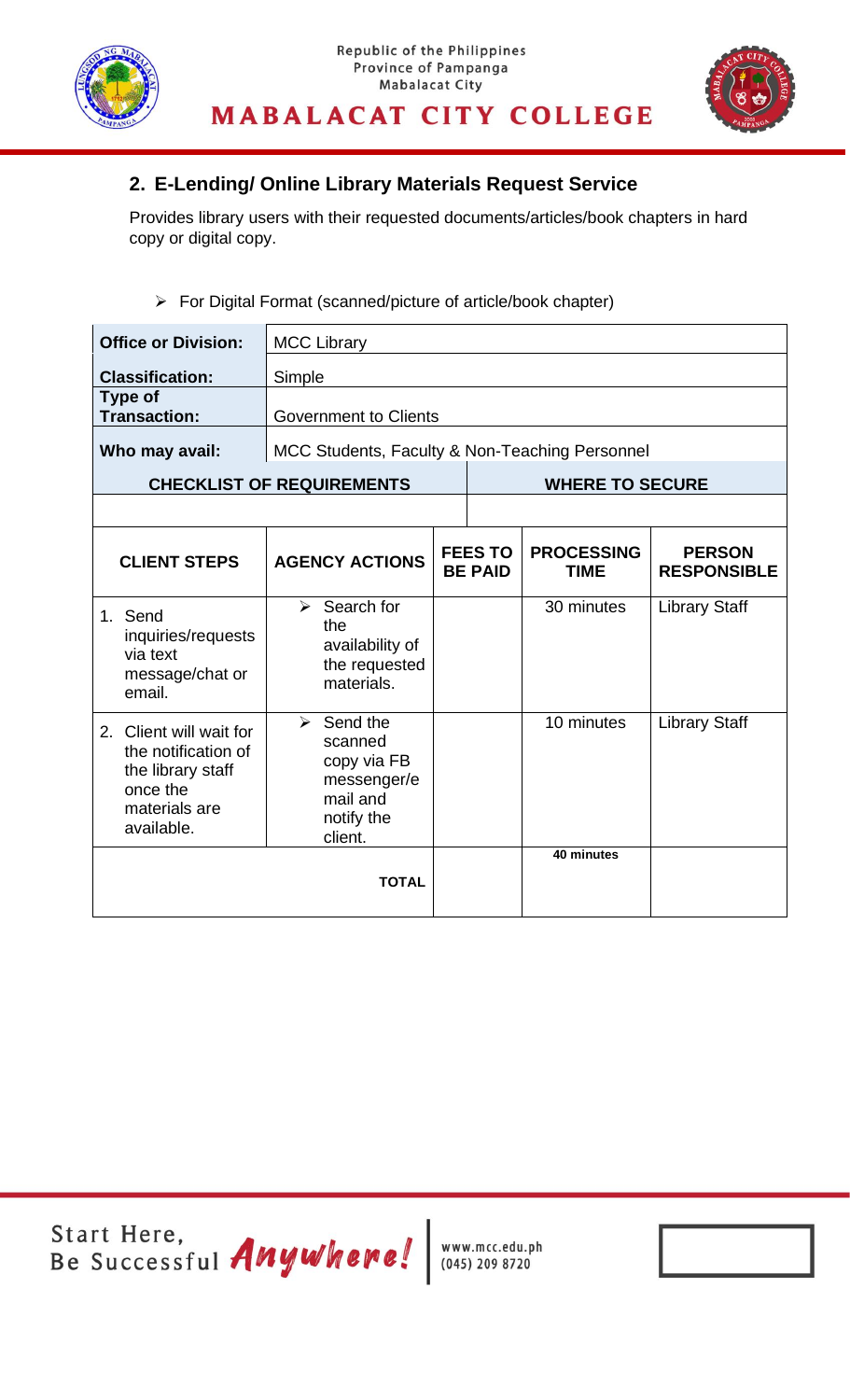



# ➢ For Hard Copy (printed book, photocopy of article/book chapter)

| <b>Office or Division:</b>                                                                                                                           | <b>MCC Library</b>                                                                                                                                                                                                                        |  |                                  |                                  |                                     |
|------------------------------------------------------------------------------------------------------------------------------------------------------|-------------------------------------------------------------------------------------------------------------------------------------------------------------------------------------------------------------------------------------------|--|----------------------------------|----------------------------------|-------------------------------------|
| <b>Classification:</b>                                                                                                                               | Simple                                                                                                                                                                                                                                    |  |                                  |                                  |                                     |
| <b>Type of</b><br><b>Transaction:</b>                                                                                                                | <b>Government to Clients</b>                                                                                                                                                                                                              |  |                                  |                                  |                                     |
| Who may avail:                                                                                                                                       | <b>MCC Students</b>                                                                                                                                                                                                                       |  |                                  |                                  |                                     |
|                                                                                                                                                      | <b>CHECKLIST OF REQUIREMENTS</b>                                                                                                                                                                                                          |  |                                  | <b>WHERE TO SECURE</b>           |                                     |
|                                                                                                                                                      |                                                                                                                                                                                                                                           |  |                                  |                                  |                                     |
| <b>CLIENT STEPS</b>                                                                                                                                  | <b>AGENCY</b><br><b>ACTIONS</b>                                                                                                                                                                                                           |  | <b>FEES TO</b><br><b>BE PAID</b> | <b>PROCESSING</b><br><b>TIME</b> | <b>PERSON</b><br><b>RESPONSIBLE</b> |
| 1. Send<br>inquiries/requests<br>via text<br>message/chat or<br>email.                                                                               | $\triangleright$ Search for<br>the<br>availability of<br>the<br>requested<br>materials.                                                                                                                                                   |  |                                  | 30 minutes                       | <b>Library Staff</b>                |
| Client will wait for<br>2.<br>the notification of<br>the library staff<br>once the<br>materials are<br>available and the<br>schedule of pick-<br>up. | $\triangleright$ Prepare the<br>materials<br>(book/photoc<br>opy of<br>article/book<br>chapters)<br>and place<br>them in a<br>box at the<br>guard house.<br>Inform the<br>$\blacktriangleright$<br>borrower of<br>the book's<br>due date. |  |                                  | 10 minutes                       | <b>Library Staff</b>                |
| 3. Client will pick up<br>the package and<br>sign the log sheet.                                                                                     |                                                                                                                                                                                                                                           |  |                                  |                                  |                                     |
|                                                                                                                                                      | <b>TOTAL</b>                                                                                                                                                                                                                              |  |                                  | 40 minutes                       |                                     |

Start Here,<br>Be Successful Anywhere! WWW.mcc.edu.ph

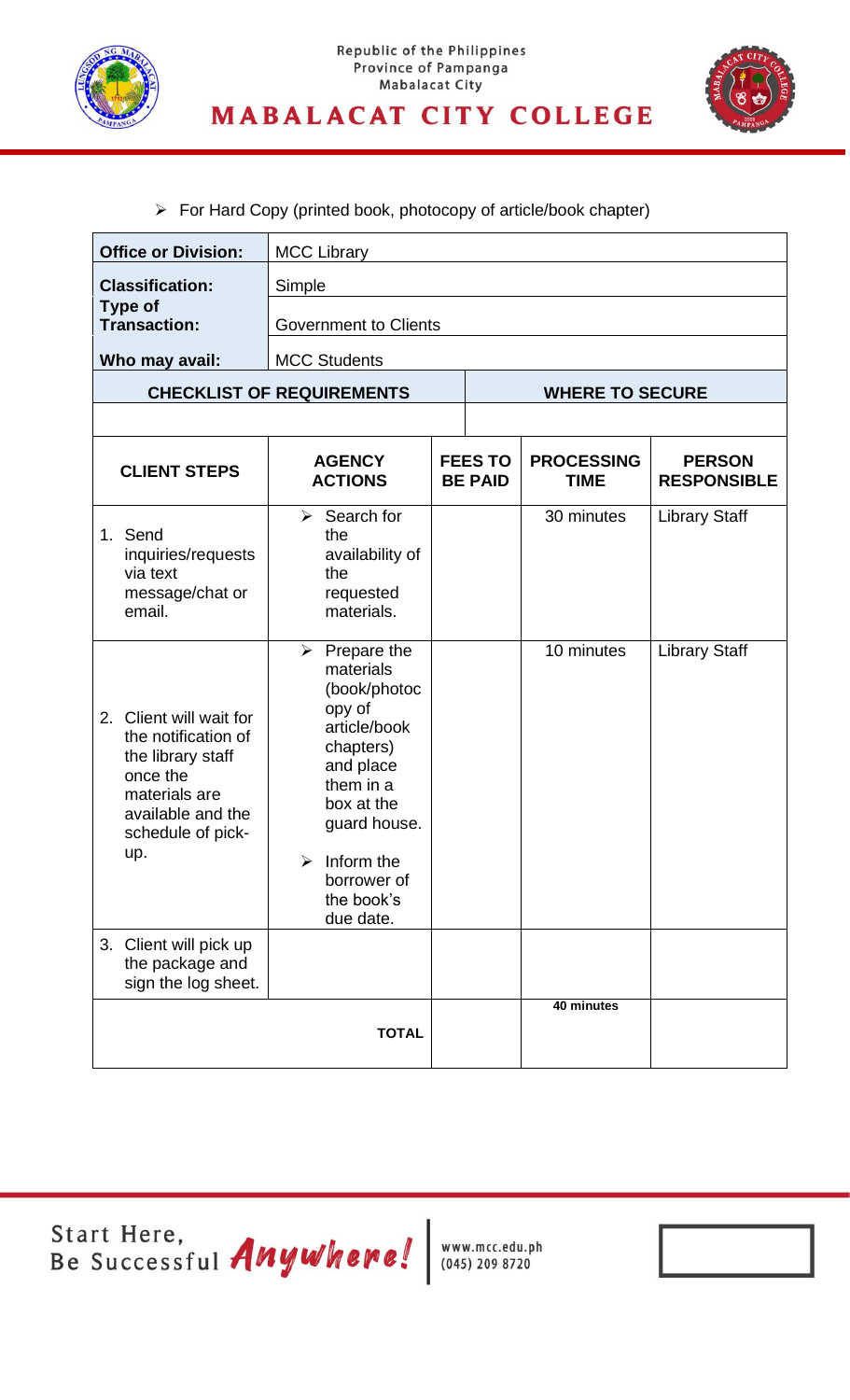



### **3. Returning of Library Materials (printed book only)**

| <b>Office or Division:</b>                                                                                                                                                                                                                                                                             | <b>MCC Library</b>                                                                                                                                                                               |  |                                  |                                  |                                     |  |
|--------------------------------------------------------------------------------------------------------------------------------------------------------------------------------------------------------------------------------------------------------------------------------------------------------|--------------------------------------------------------------------------------------------------------------------------------------------------------------------------------------------------|--|----------------------------------|----------------------------------|-------------------------------------|--|
| <b>Classification:</b>                                                                                                                                                                                                                                                                                 | Simple                                                                                                                                                                                           |  |                                  |                                  |                                     |  |
| <b>Type of</b><br><b>Transaction:</b>                                                                                                                                                                                                                                                                  | <b>Government to Clients</b>                                                                                                                                                                     |  |                                  |                                  |                                     |  |
| Who may avail:                                                                                                                                                                                                                                                                                         | <b>MCC Students</b>                                                                                                                                                                              |  |                                  |                                  |                                     |  |
|                                                                                                                                                                                                                                                                                                        | <b>CHECKLIST OF REQUIREMENTS</b>                                                                                                                                                                 |  |                                  | <b>WHERE TO SECURE</b>           |                                     |  |
|                                                                                                                                                                                                                                                                                                        |                                                                                                                                                                                                  |  |                                  |                                  |                                     |  |
| <b>CLIENT STEPS</b>                                                                                                                                                                                                                                                                                    | <b>AGENCY</b><br><b>ACTIONS</b>                                                                                                                                                                  |  | <b>FEES TO</b><br><b>BE PAID</b> | <b>PROCESSING</b><br><b>TIME</b> | <b>PERSON</b><br><b>RESPONSIBLE</b> |  |
| 1. Place the book in<br>a brown envelope.                                                                                                                                                                                                                                                              | $\triangleright$ We have<br>provided a<br>box at the<br>guard house<br>situated<br>near the<br>gate.                                                                                             |  |                                  | 5 minutes                        | <b>Library Staff</b>                |  |
| Return the book<br>2.<br>on its due date at<br>the guard house<br>and ask for<br>assistance<br>regarding the<br>book returnee<br>need to fill out.<br>Place it in the<br>envelope and drop<br>it on the box<br>provided. Notify<br>the library staff<br>that you have<br>already returned<br>the book. | $\triangleright$ Get the<br>returned<br>book at the<br>guard house<br>and log the<br>book.<br>Sealed<br>boxes<br>(books) will<br>be<br>quarantined<br>for a<br>minimum of<br>five $(5)$<br>days. |  |                                  | 10 minutes                       | <b>Library Staff</b>                |  |
|                                                                                                                                                                                                                                                                                                        | <b>TOTAL</b>                                                                                                                                                                                     |  |                                  | 15 minutes                       |                                     |  |

Start Here,<br>Be Successful Anywhere! Www.mcc.edu.ph

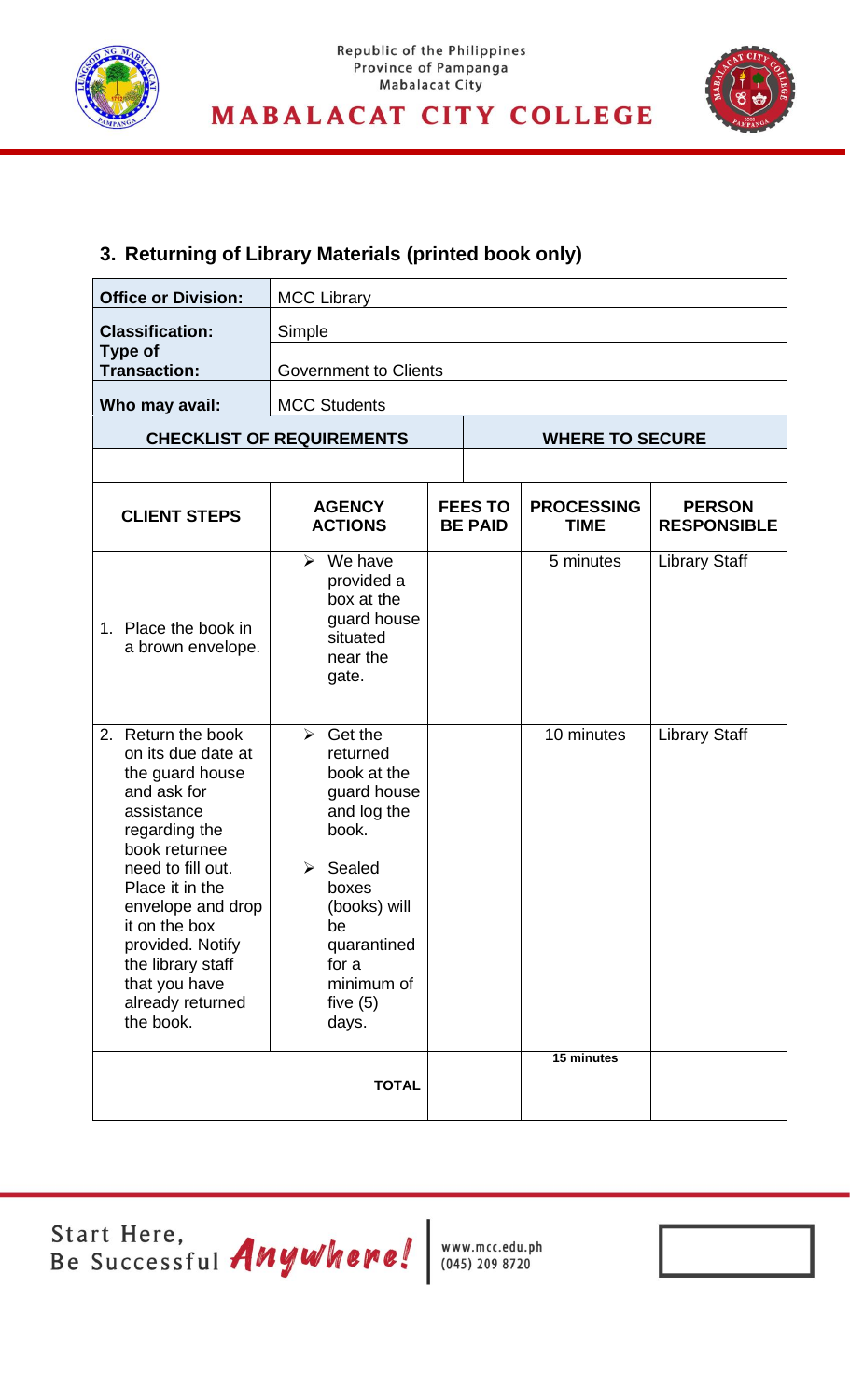



**LIBRARY SERVICES UNIT**

### **b. Face-to-face/Walk-in Services**

### **1. Application of Library Card/Internet Card**

MCC students may avail of the library services once their Library card & Internet Card validated in the Library.

| <b>Office or Division:</b>                                         | <b>MCC Library</b>                                                             |             |                                  |                                  |                                            |  |
|--------------------------------------------------------------------|--------------------------------------------------------------------------------|-------------|----------------------------------|----------------------------------|--------------------------------------------|--|
| <b>Classification:</b>                                             | Simple                                                                         |             |                                  |                                  |                                            |  |
| <b>Type of Transaction:</b>                                        | <b>Government to Clients</b>                                                   |             |                                  |                                  |                                            |  |
| Who may avail:                                                     | <b>MCC Students</b>                                                            |             |                                  |                                  |                                            |  |
|                                                                    | <b>CHECKLIST OF REQUIREMENTS</b>                                               |             |                                  | <b>WHERE TO SECURE</b>           |                                            |  |
| Certificate of Registration                                        |                                                                                |             |                                  | Registrar's Office               |                                            |  |
| Validated School I.D.                                              |                                                                                |             | <b>MIS</b>                       |                                  |                                            |  |
| 1 x 1 Picture                                                      |                                                                                |             |                                  | <b>Requesting Party</b>          |                                            |  |
| <b>CLIENT STEPS</b>                                                | <b>AGENCY</b><br><b>ACTIONS</b>                                                |             | <b>FEES TO</b><br><b>BE PAID</b> | <b>PROCESSING</b><br><b>TIME</b> | <b>PERSON</b><br><b>RESPONSIBLE</b>        |  |
| 1. Present<br>requirements<br>(COR, School I.D<br>& 1 x 1 Picture) | 1. Verify<br>requiremen<br>ts &<br>records of<br>the client.                   | None        |                                  | 2 minutes                        | Circulation<br>Librarian &<br><b>Clerk</b> |  |
| 2. Sign in the log<br>book for record<br>purposes.                 | 2. Prepare<br>and<br>release the<br>Library<br>Card/Intern<br>et Card.         | <b>None</b> |                                  | 2 minutes                        | Circulation<br>Librarian &<br><b>Clerk</b> |  |
| 3. Fill out Library<br>Card/Internet Card<br>and attach picture.   | 3.<br>Checks<br>completen<br>ess of<br>information<br>and<br>countersig<br>ns. | <b>None</b> |                                  | 2 minutes                        | Circulation<br>Librarian &<br><b>Clerk</b> |  |
|                                                                    | <b>TOTAL</b>                                                                   |             |                                  | <b>6 minutes</b>                 |                                            |  |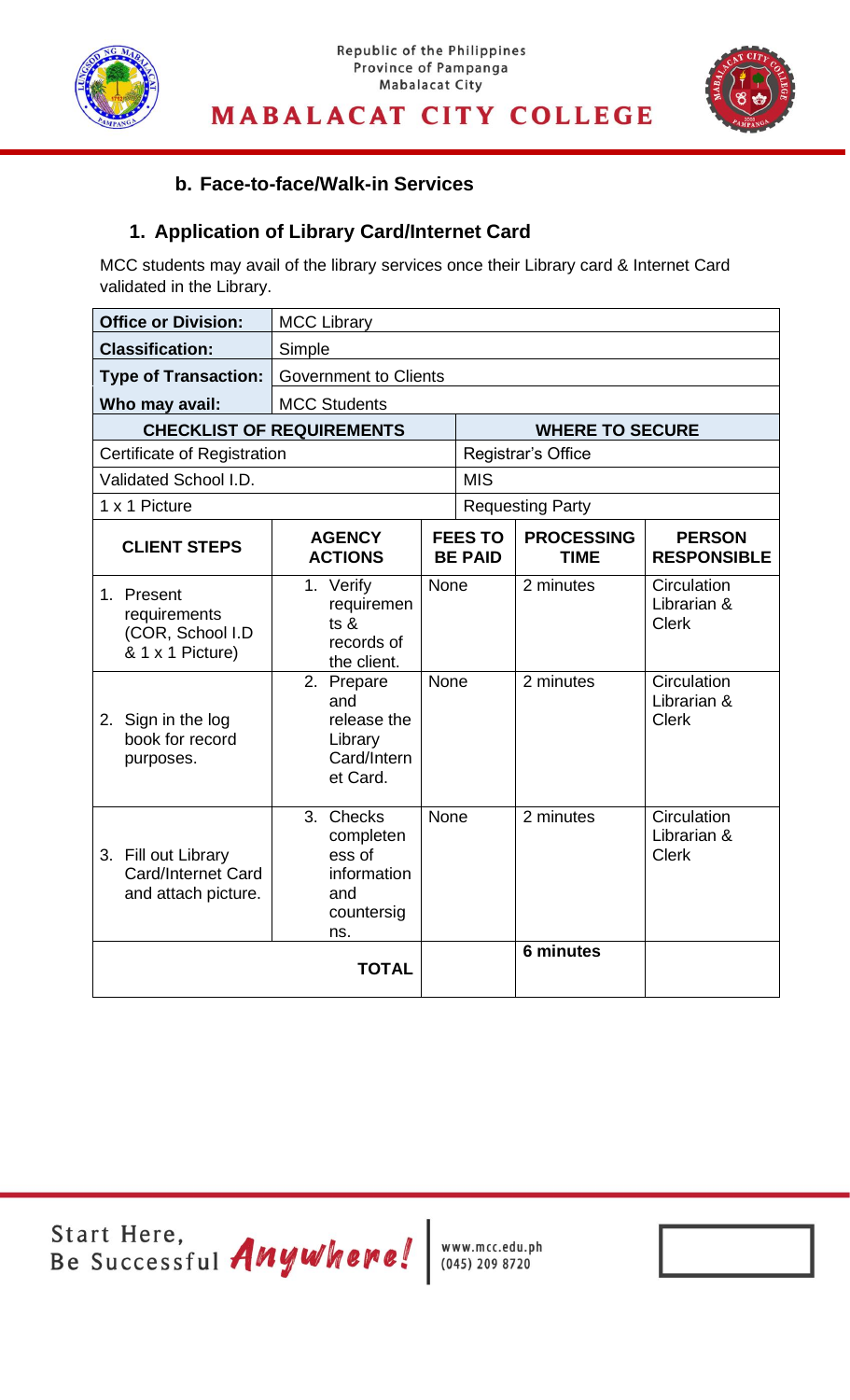



**LIBRARY SERVICES UNIT**

### **2. Re-application of Library Card/Internet Card**

MCC students may avail of the library services once their Library card & Internet Card validated in the Library.

| Office or<br><b>Division:</b>                                                                   | <b>MCC Library</b>                                                                                           |                                                     |                                  |                                  |                                            |
|-------------------------------------------------------------------------------------------------|--------------------------------------------------------------------------------------------------------------|-----------------------------------------------------|----------------------------------|----------------------------------|--------------------------------------------|
| <b>Classification:</b>                                                                          | Complex                                                                                                      |                                                     |                                  |                                  |                                            |
| <b>Type of</b><br><b>Transaction:</b>                                                           | <b>Government to Clients</b>                                                                                 |                                                     |                                  |                                  |                                            |
| Who may avail:                                                                                  | MCC Students with Lost Library Card/Internet Card                                                            |                                                     |                                  |                                  |                                            |
|                                                                                                 | <b>CHECKLIST OF REQUIREMENTS</b>                                                                             |                                                     |                                  | <b>WHERE TO SECURE</b>           |                                            |
| <b>Certificate of Registration</b>                                                              |                                                                                                              |                                                     |                                  | Registrar's Office               |                                            |
| Validated School I.D.                                                                           |                                                                                                              |                                                     | <b>MIS</b>                       |                                  |                                            |
| 1 x 1 Picture                                                                                   |                                                                                                              |                                                     |                                  | <b>Requesting Party</b>          |                                            |
| <b>CLIENT STEPS</b>                                                                             | <b>AGENCY</b><br><b>ACTIONS</b>                                                                              |                                                     | <b>FEES TO</b><br><b>BE PAID</b> | <b>PROCESSING</b><br><b>TIME</b> | <b>PERSON</b><br><b>RESPONSIBLE</b>        |
| 1. Report lost<br>Library<br>Card/Internet<br>Card at the<br>Circulation<br>Desk.               | 1. Checks the<br>record of the<br>client.                                                                    | None                                                |                                  | 2 minutes                        | Circulation<br>Librarian &<br><b>Clerk</b> |
| 2. Sign in the<br>log book for<br>record<br>purposes.                                           | 2. Fill out the<br>charge slip<br>and indicate<br>the amount<br>to be paid<br>for the<br>replacement<br>fee. | P20.00 for<br>lost Library<br>Card/Internet<br>Card |                                  | 2 minutes                        | Circulation<br>Librarian &<br><b>Clerk</b> |
| 3. Proceed to<br>the Cashier's<br>office, pay<br>and secure<br><b>Official</b><br>Receipt (O.R) | 3. Receive<br>payment<br>and issue<br>O.R.                                                                   |                                                     |                                  | 5 minutes                        | Kristiana Joy<br>Tuazon<br>Cashier I       |
| 4. Present<br>charge slip<br>and O.R. at<br>the<br>Circulation<br>Desk.                         | 4. Check the<br>charge slip<br>and O.R and<br>write the<br>issue date of<br>library &<br>Internet Card.      | <b>None</b>                                         |                                  | 2 minutes                        | Circulation<br>Librarian &<br><b>Clerk</b> |
|                                                                                                 | 4.1 Approve<br><b>Request (Card</b><br>will be released<br>after one (1)<br>week)                            | None                                                |                                  | 5 working days                   | Circulation<br>Librarian &<br><b>Clerk</b> |

Start Here,<br>Be Successful *Anywhere!* Www.mcc.edu.ph

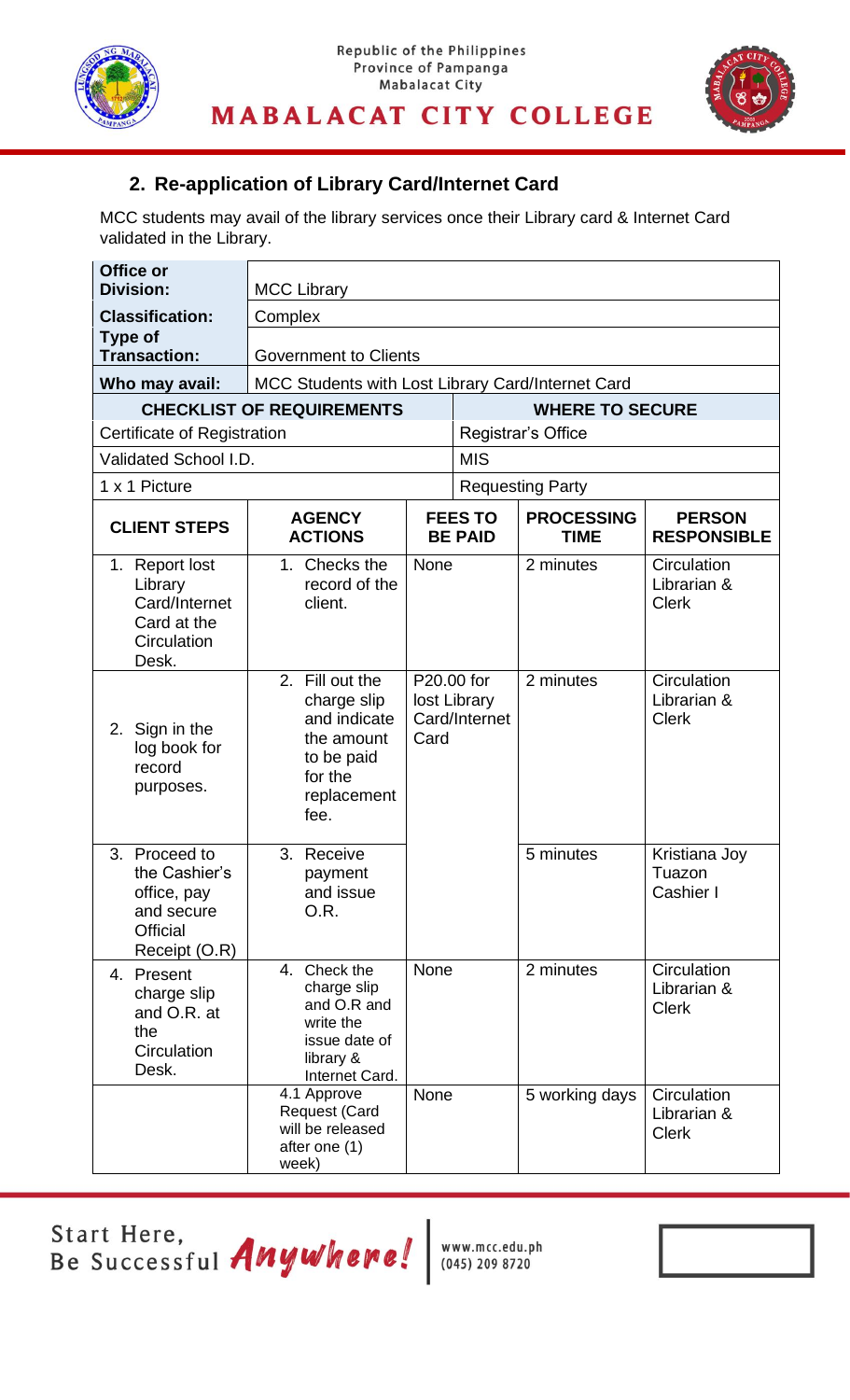





| 5. Claim Library<br>& Internet<br>Card and sign<br>in the log<br>book for<br>record<br>purposes. | 5. Prepare and<br>release the<br>Library<br>Card/Interne<br>t Card.         | None        | 2 minutes                | Circulation<br>Librarian &<br><b>Clerk</b> |
|--------------------------------------------------------------------------------------------------|-----------------------------------------------------------------------------|-------------|--------------------------|--------------------------------------------|
| 6. Fill out Library<br>Card/Internet<br>Card and<br>attach picture.                              | 6. Checks<br>completene<br>ss of<br>information<br>and<br>countersign<br>s. | <b>None</b> | 2 minutes                | Circulation<br>Librarian &<br><b>Clerk</b> |
|                                                                                                  | <b>TOTAL</b>                                                                |             | 5 days and 15<br>minutes |                                            |

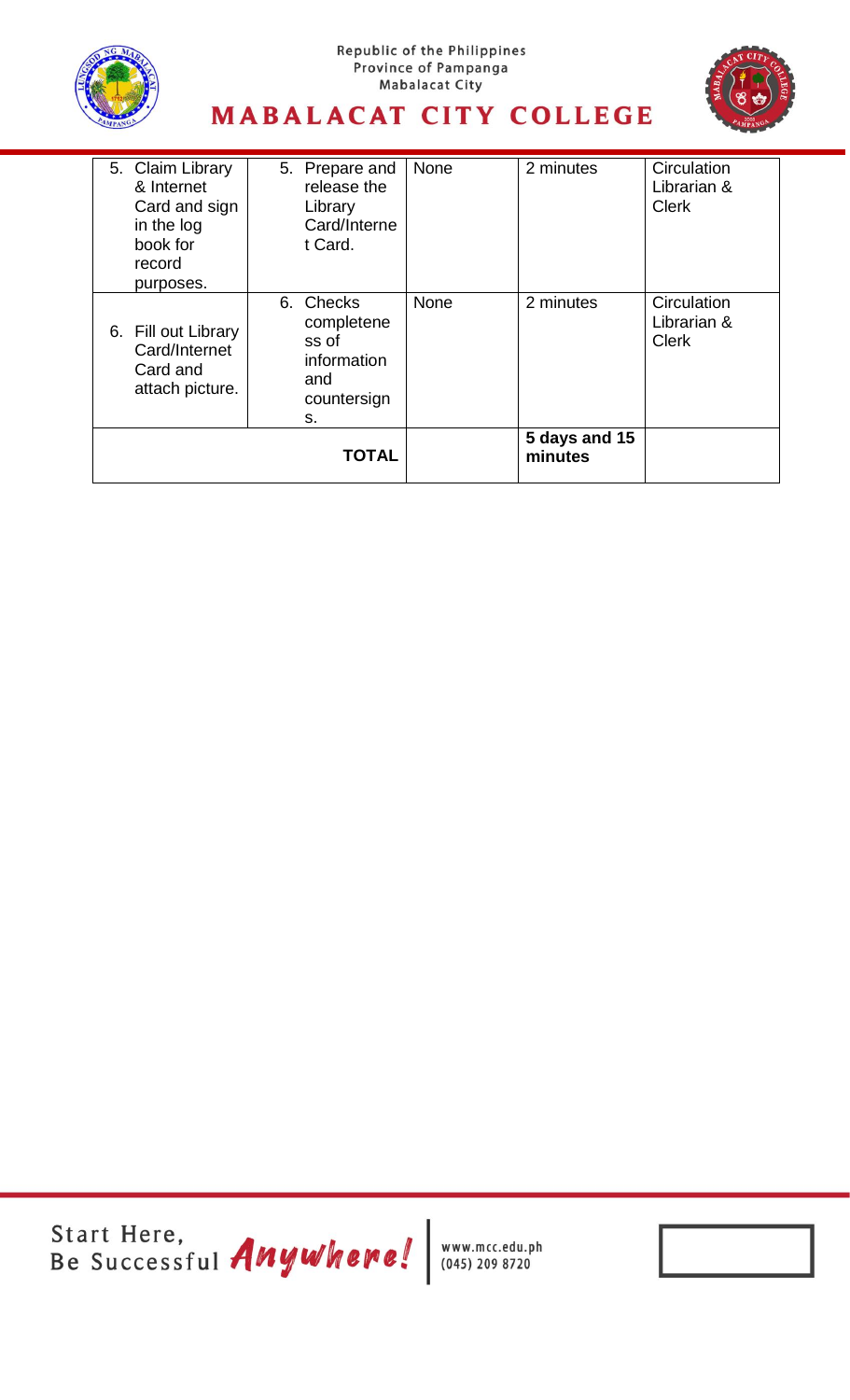



### **3. Borrowing Library Books**

MCC students, faculty and staff has privilege to borrow books in the library.

| Office or<br><b>Division:</b>                                                                                                   | <b>MCC Library</b>                                                                                                           |                                            |            |                                  |                                            |
|---------------------------------------------------------------------------------------------------------------------------------|------------------------------------------------------------------------------------------------------------------------------|--------------------------------------------|------------|----------------------------------|--------------------------------------------|
| <b>Classification:</b>                                                                                                          | Simple                                                                                                                       |                                            |            |                                  |                                            |
| <b>Type of</b><br><b>Transaction:</b>                                                                                           | <b>Government to Clients</b>                                                                                                 |                                            |            |                                  |                                            |
| Who may avail:                                                                                                                  | <b>MCC Students and MCC Employees</b>                                                                                        |                                            |            |                                  |                                            |
|                                                                                                                                 | <b>CHECKLIST OF REQUIREMENTS</b>                                                                                             |                                            |            | <b>WHERE TO SECURE</b>           |                                            |
| <b>Library Card</b>                                                                                                             |                                                                                                                              |                                            |            | <b>MCC Library</b>               |                                            |
| Validated School I.D.                                                                                                           |                                                                                                                              |                                            | <b>MIS</b> |                                  |                                            |
| <b>CLIENT STEPS</b>                                                                                                             | <b>AGENCY ACTIONS</b>                                                                                                        | <b>FEES</b><br><b>TO BE</b><br><b>PAID</b> |            | <b>PROCESSING</b><br><b>TIME</b> | <b>PERSON</b><br><b>RESPONSIBLE</b>        |
| 1. Present<br>book/s, library<br>card and<br>validated<br>School I.D. to<br>the library staff<br>at the<br>circulation<br>desk. | 1. Verify Library<br>Card of the client<br>and check book<br>card's accession<br>number.                                     | None                                       |            | 2 minutes                        | Circulation<br>Librarian &<br><b>Clerk</b> |
| 2. Fill out book<br>card/s                                                                                                      | 2. Write due date on<br>book card/s, and<br>Library Card.<br>Countersigns<br>book card/s and<br>releases<br>borrowed book/s. | <b>None</b>                                |            | 2 minutes                        | Circulation<br>Librarian &<br><b>Clerk</b> |
| 3. Receive<br>book/s                                                                                                            | 3. Hand in Library<br>Card and book<br>borrowed.                                                                             | <b>None</b>                                |            | 1 minute                         | Circulation<br>Librarian &<br><b>Clerk</b> |
|                                                                                                                                 | <b>TOTAL</b>                                                                                                                 |                                            |            | 5 minutes                        |                                            |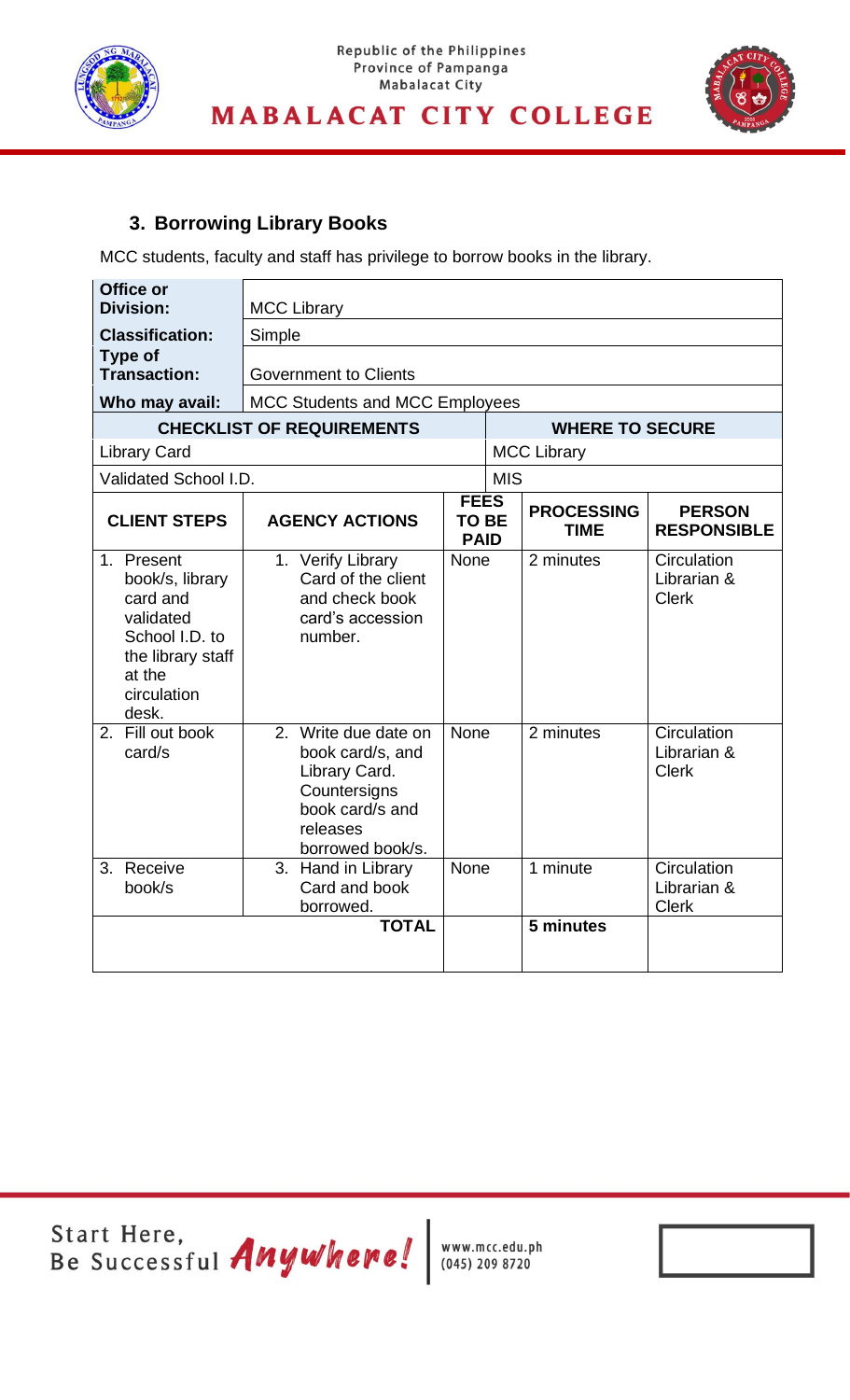



### **4. Returning of Library Books**

MCC students and employees should return borrowed books to minimize missing of library materials.

| Office or<br><b>Division:</b>                                                           | <b>MCC Library</b>                                                                                                                                            |                                            |                                  |                                            |
|-----------------------------------------------------------------------------------------|---------------------------------------------------------------------------------------------------------------------------------------------------------------|--------------------------------------------|----------------------------------|--------------------------------------------|
| <b>Classification:</b>                                                                  | Simple                                                                                                                                                        |                                            |                                  |                                            |
| Type of<br><b>Transaction:</b>                                                          | <b>Government to Clients</b>                                                                                                                                  |                                            |                                  |                                            |
| Who may avail:                                                                          | <b>MCC Students and MCC Employees</b>                                                                                                                         |                                            |                                  |                                            |
|                                                                                         | <b>CHECKLIST OF REQUIREMENTS</b>                                                                                                                              |                                            | <b>WHERE TO SECURE</b>           |                                            |
| <b>Library Card</b>                                                                     |                                                                                                                                                               |                                            | <b>MCC Library</b>               |                                            |
| <b>Borrowed Books</b>                                                                   |                                                                                                                                                               |                                            | <b>MCC Library</b>               |                                            |
| <b>CLIENT STEPS</b>                                                                     | <b>AGENCY ACTIONS</b>                                                                                                                                         | <b>FEES</b><br><b>TO BE</b><br><b>PAID</b> | <b>PROCESSING</b><br><b>TIME</b> | <b>PERSON</b><br><b>RESPONSIBLE</b>        |
| 1. Present the<br>borrowed<br>book/s and<br>library card at<br>the circulation<br>desk. | 1. Indicate the date<br>due and return<br>the library card of<br>the client.<br>If overdue:<br>compute the<br>overdue fine, and<br>fill out a charge<br>slip. |                                            | 2 minutes                        | Circulation<br>Librarian &<br><b>Clerk</b> |
| 2. Receive<br><b>Library Card</b>                                                       |                                                                                                                                                               |                                            | 1 minute                         | Circulation<br>Librarian &<br><b>Clerk</b> |
|                                                                                         | <b>TOTAL</b>                                                                                                                                                  |                                            | 3 minutes                        |                                            |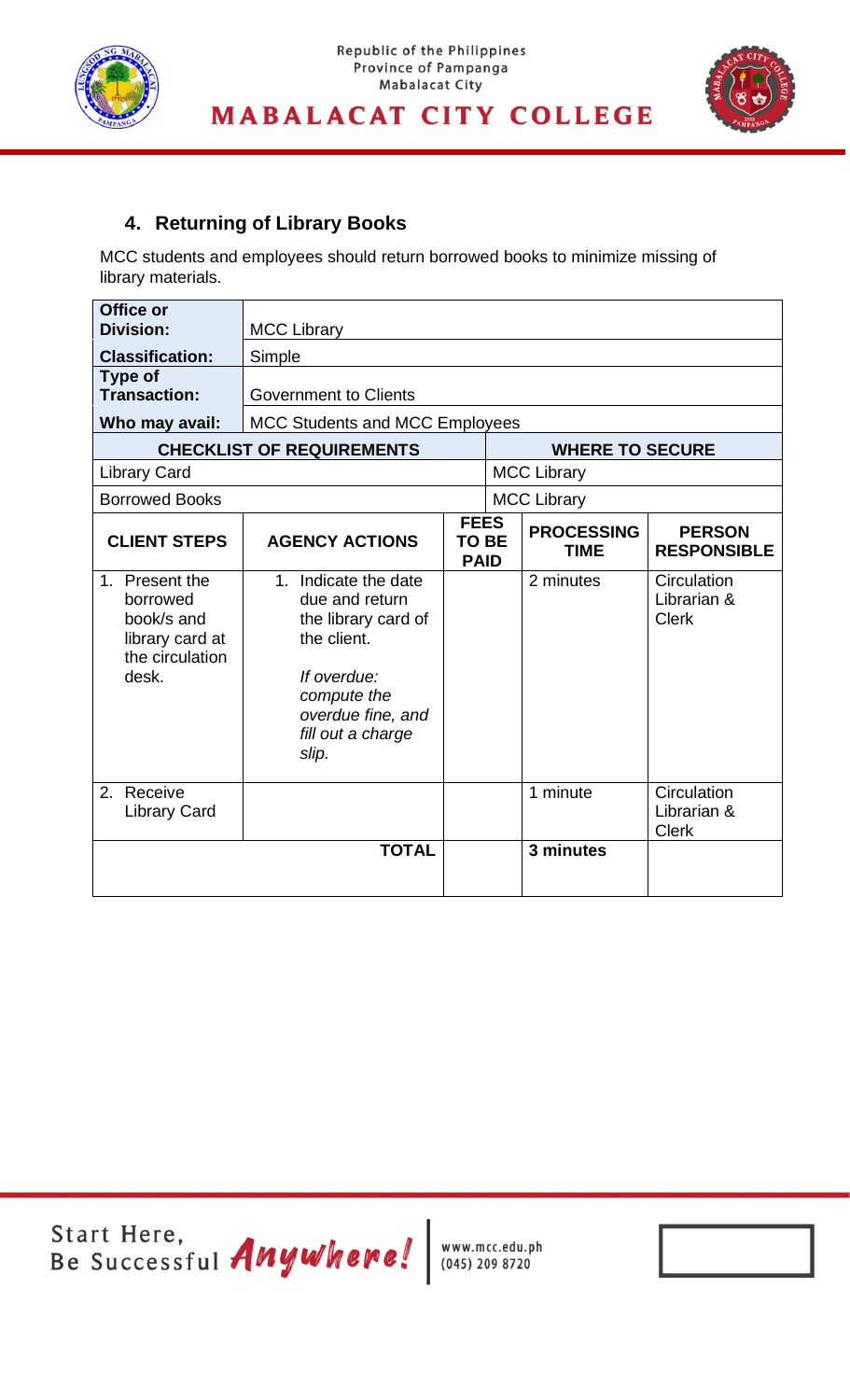

### Republic of the Philippines Province of Pampanga **Mabalacat City**



### **MABALACAT CITY COLLEGE**

**LIBRARY SERVICES UNIT**

### **5. Payment of Overdue Fines**

Settlement of overdue books

| Office or<br><b>Division:</b>                                                           | <b>MCC Library</b>                                                                                         |                                 |  |                                  |                                            |  |  |
|-----------------------------------------------------------------------------------------|------------------------------------------------------------------------------------------------------------|---------------------------------|--|----------------------------------|--------------------------------------------|--|--|
| <b>Classification:</b>                                                                  | Simple                                                                                                     |                                 |  |                                  |                                            |  |  |
| <b>Type of</b><br><b>Transaction:</b>                                                   | <b>Government to Clients</b>                                                                               |                                 |  |                                  |                                            |  |  |
| Who may avail:                                                                          | <b>MCC Students and MCC Employees</b>                                                                      |                                 |  |                                  |                                            |  |  |
|                                                                                         | <b>CHECKLIST OF REQUIREMENTS</b>                                                                           |                                 |  | <b>WHERE TO SECURE</b>           |                                            |  |  |
| <b>Library Card</b>                                                                     |                                                                                                            |                                 |  | <b>MCC Library</b>               |                                            |  |  |
| <b>Borrowed Books</b>                                                                   |                                                                                                            |                                 |  | <b>Requesting Party</b>          |                                            |  |  |
| <b>CLIENT STEPS</b>                                                                     | <b>AGENCY ACTIONS</b>                                                                                      | <b>FEESTO</b><br><b>BE PAID</b> |  | <b>PROCESSING</b><br><b>TIME</b> | <b>PERSON</b><br><b>RESPONSIBLE</b>        |  |  |
| 1. Present the<br>borrowed<br>book/s and<br>library card at<br>the circulation<br>desk. | 1. If overdue:<br>compute the<br>overdue fine,<br>and fill out a<br>charge slip.                           | None                            |  | 2 minutes                        | Circulation<br>Librarian &<br><b>Clerk</b> |  |  |
| 2. Pay overdue<br>fine at the<br>Cashier's<br>Office.                                   | 2. Receive<br>payment and<br>issue O.R.                                                                    | P10.00/day<br>per book          |  | 3 minutes                        | Kristiana Joy<br>Tuazon<br>Cashier I       |  |  |
| 3. Present the<br>charge slip<br>and O.R. at<br>the circulation<br>desk.                | 3. Check the<br>charge slip and<br>write the O.R.<br>number and<br>return the<br>client's library<br>card. | <b>None</b>                     |  | 2 minutes                        | Circulation<br>Librarian &<br><b>Clerk</b> |  |  |
| 4. Receive<br><b>Library Card</b>                                                       |                                                                                                            | <b>None</b>                     |  | 1 minute                         | Circulation<br>Librarian &<br><b>Clerk</b> |  |  |
|                                                                                         | <b>TOTAL</b>                                                                                               |                                 |  | 8 minutes                        |                                            |  |  |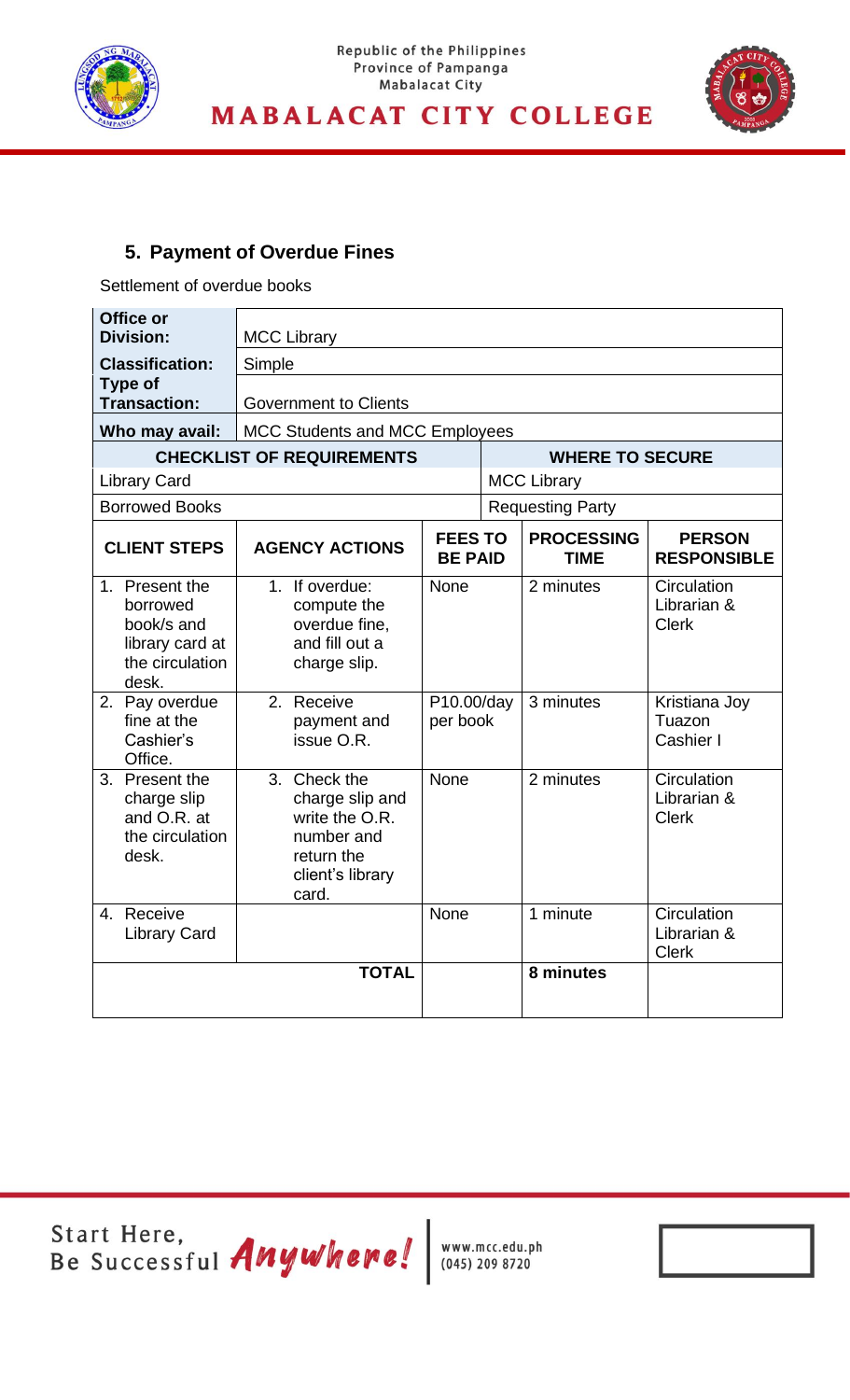



**LIBRARY SERVICES UNIT**

### **6. Procedure for Reference Assistance**

This library service provides assistance to the information needs of the MCC students, faculty and staff.

| Office or<br><b>Division:</b>                                 | <b>MCC Library</b>                                                                               |                                            |                                  |                                     |  |
|---------------------------------------------------------------|--------------------------------------------------------------------------------------------------|--------------------------------------------|----------------------------------|-------------------------------------|--|
| <b>Classification:</b>                                        | Simple                                                                                           |                                            |                                  |                                     |  |
| <b>Type of</b><br><b>Transaction:</b>                         | <b>Government to Clients</b>                                                                     |                                            |                                  |                                     |  |
| Who may avail:                                                | <b>MCC Students and MCC Employees</b>                                                            |                                            |                                  |                                     |  |
|                                                               | <b>CHECKLIST OF REQUIREMENTS</b>                                                                 |                                            | <b>WHERE TO SECURE</b>           |                                     |  |
| <b>Library Card</b>                                           |                                                                                                  |                                            | <b>MCC Library</b>               |                                     |  |
| Validated School I.D.                                         |                                                                                                  |                                            | <b>MIS</b>                       |                                     |  |
| <b>CLIENT STEPS</b>                                           | <b>AGENCY ACTIONS</b>                                                                            | <b>FEES</b><br><b>TO BE</b><br><b>PAID</b> | <b>PROCESSING</b><br><b>TIME</b> | <b>PERSON</b><br><b>RESPONSIBLE</b> |  |
| 1. Request<br>assistance to<br>the<br>Reference<br>Librarian. | 1. Conduct reference<br>interview.                                                               | <b>None</b>                                | 30 minutes                       | Reference<br>Librarian              |  |
|                                                               | 1.1.<br>Analyze query<br>and determine<br>possible<br>information<br>sources to be<br>consulted. | None                                       | 1 hour                           | Reference<br>Librarian              |  |
| Receive<br>2.<br>answer to<br>query.                          | 2. Provide/discuss<br>answer to the client.                                                      | None                                       | 30 minutes                       | Reference<br>Librarian              |  |
|                                                               | <b>TOTAL</b>                                                                                     |                                            | 2 hours                          |                                     |  |

Start Here,<br>Be Successful *Anywhere!* Www.mcc.edu.ph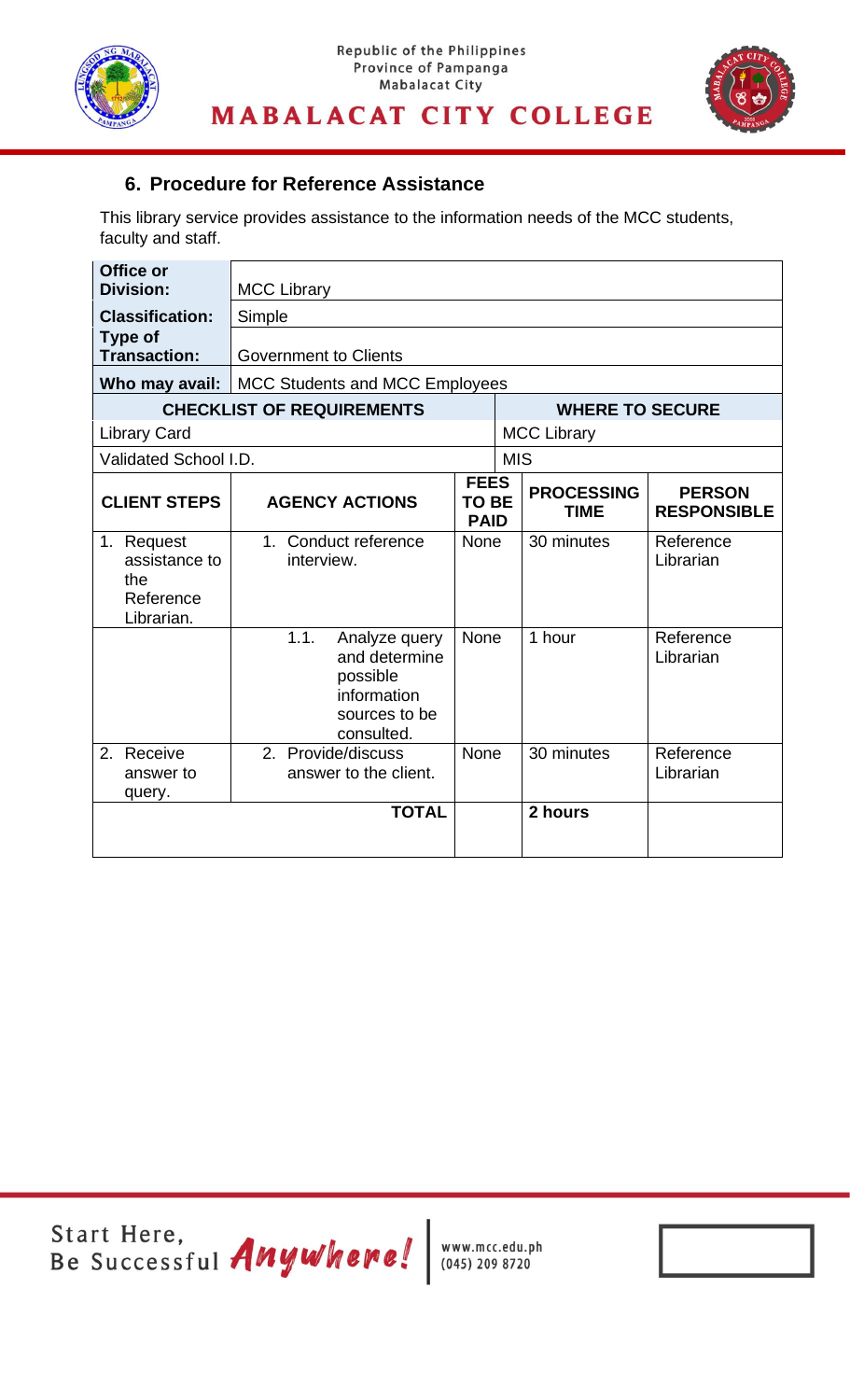



**LIBRARY SERVICES UNIT**

### **7. Procedure for Internet Services/Digital Hub**

MCC students, faculty and staff can avail this service to access online resources and information in the internet.

| Office or<br><b>Division:</b>                                                                           | <b>MCC Library</b>                                                                                             |                                            |            |                                  |                                          |
|---------------------------------------------------------------------------------------------------------|----------------------------------------------------------------------------------------------------------------|--------------------------------------------|------------|----------------------------------|------------------------------------------|
| <b>Classification:</b>                                                                                  | Simple                                                                                                         |                                            |            |                                  |                                          |
| Type of<br><b>Transaction:</b>                                                                          | <b>Government to Clients</b>                                                                                   |                                            |            |                                  |                                          |
| Who may avail:                                                                                          | <b>MCC Students and MCC Employees</b>                                                                          |                                            |            |                                  |                                          |
|                                                                                                         | <b>CHECKLIST OF REQUIREMENTS</b>                                                                               |                                            |            | <b>WHERE TO SECURE</b>           |                                          |
| <b>Internet Card</b>                                                                                    |                                                                                                                |                                            |            | <b>MCC Library</b>               |                                          |
| Validated School I.D.                                                                                   |                                                                                                                |                                            | <b>MIS</b> |                                  |                                          |
| <b>CLIENT STEPS</b>                                                                                     | <b>AGENCY ACTIONS</b>                                                                                          | <b>FEES</b><br><b>TO BE</b><br><b>PAID</b> |            | <b>PROCESSING</b><br><b>TIME</b> | <b>PERSON</b><br><b>RESPONSIBLE</b>      |
| 1. Present<br><b>Internet Card</b><br>and<br>validated<br>school I.D. at<br>the<br>circulation<br>desk. | 1. Verify the Internet<br>Card and School I.D.<br>of the client.                                               | <b>None</b>                                |            | 2 minutes                        | Librarian-in-<br>Charge (Digital<br>Hub) |
| Sign in the<br>2.<br>log sheet<br>form.                                                                 | 2. Issue computer<br>number and write the<br>time in started in the<br>Internet card.                          | None                                       |            | 2 minutes                        | Librarian-in-<br>Charge (Digital<br>Hub) |
| 3. Proceed to<br>the<br>designated<br>computer<br>number.                                               | 3. Assist the client (if<br>needed).                                                                           | None                                       |            | 3 minutes                        | Librarian-in-<br>Charge (Digital<br>Hub) |
| Sign out in<br>4.<br>the log sheet<br>form.                                                             | 4. Write the time out<br>and minutes/hours<br>consumed on the<br>Internet card and<br>return it to the client. | None                                       |            | 3 minutes                        | Librarian-in-<br>Charge (Digital<br>Hub) |
|                                                                                                         | <b>TOTAL</b>                                                                                                   |                                            |            | 10 minutes                       |                                          |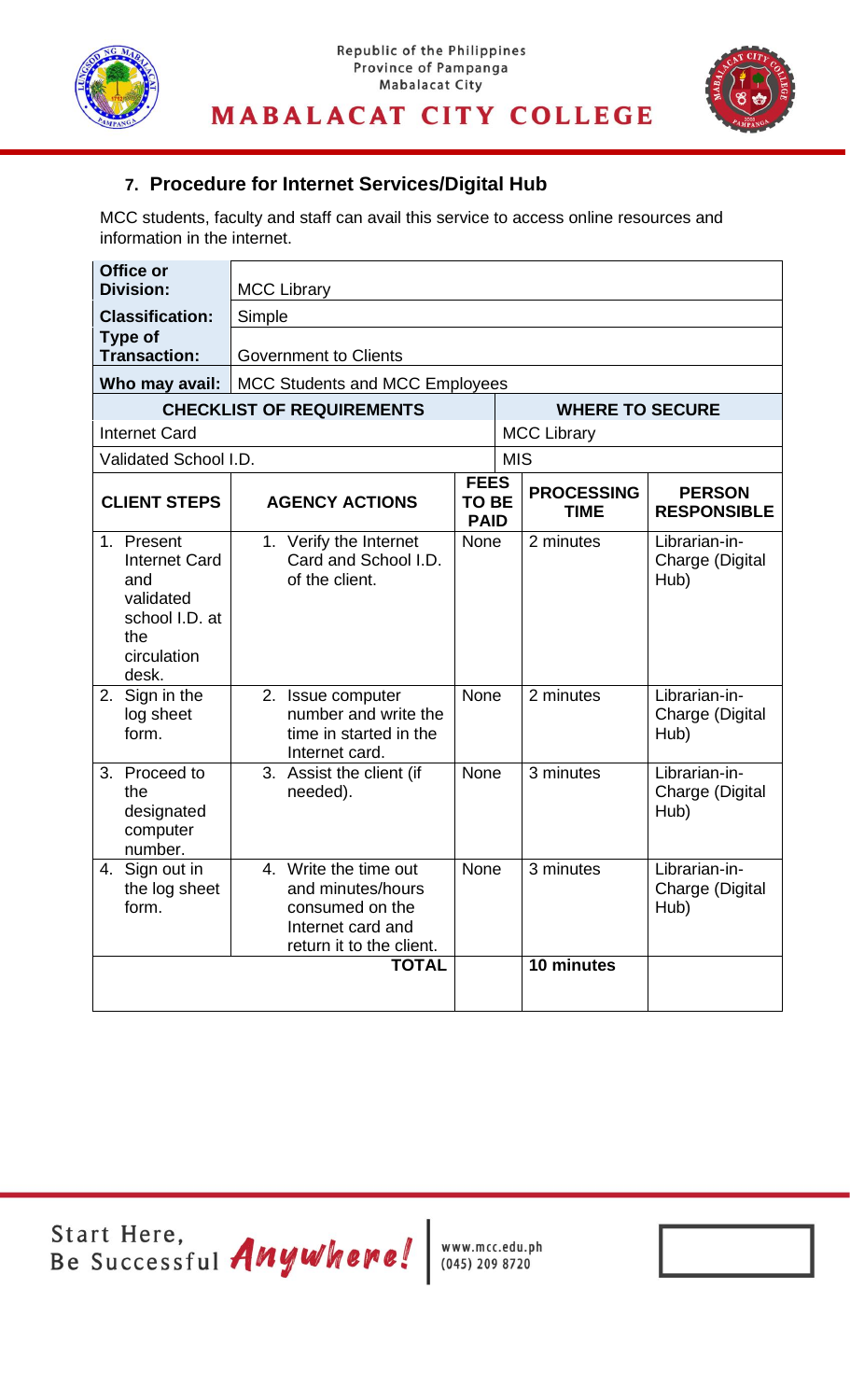



**LIBRARY SERVICES UNIT**

#### **8. Assistance to Outside Researcher**

MCC Library accepts outside researcher (undergraduate student from other schools, private and government researcher, faculty and staff from other schools) with referral letter and valid I.D.

| Office or<br><b>Division:</b>                                                             | <b>MCC Library</b>                                                                                |                                            |                         |                                  |                                            |
|-------------------------------------------------------------------------------------------|---------------------------------------------------------------------------------------------------|--------------------------------------------|-------------------------|----------------------------------|--------------------------------------------|
| <b>Classification:</b>                                                                    | Simple                                                                                            |                                            |                         |                                  |                                            |
| <b>Type of</b><br><b>Transaction:</b><br>Who may avail:                                   | <b>Government to Clients</b><br>Non-MCC library users                                             |                                            |                         |                                  |                                            |
| <b>CHECKLIST OF REQUIREMENTS</b>                                                          |                                                                                                   |                                            | <b>WHERE TO SECURE</b>  |                                  |                                            |
| <b>Referral Letter/Request Letter</b>                                                     |                                                                                                   |                                            | <b>Requesting Party</b> |                                  |                                            |
| Validated School I.D.                                                                     |                                                                                                   |                                            | <b>Requesting Party</b> |                                  |                                            |
| <b>CLIENT STEPS</b>                                                                       | <b>AGENCY ACTIONS</b>                                                                             | <b>FEES</b><br><b>TO BE</b><br><b>PAID</b> |                         | <b>PROCESSING</b><br><b>TIME</b> | <b>PERSON</b><br><b>RESPONSIBLE</b>        |
| 1. Present valid<br>I.D. and<br>Referral/Requ<br>est letter at<br>the circulation<br>desk | 1. Verify the I.D. and<br>Referral/request<br>letter.                                             | None                                       |                         | 3 minutes                        | Circulation<br>Librarian &<br><b>Clerk</b> |
| 2. Sign in the log<br>sheet form                                                          | 2. Assist the client.                                                                             | <b>None</b>                                |                         | 20 minutes                       | Reference<br>Librarian                     |
|                                                                                           | Fill out the<br>2.1.<br>charge slip<br>and indicate<br>the amount<br>to be paid by<br>the client. | None                                       |                         | 2 minutes                        | Circulation<br>Librarian &<br><b>Clerk</b> |
| 3. Pay at the<br>Cashier's<br>Office                                                      | 3. Receive payment<br>and issue O.R.                                                              | P20.00                                     |                         | 3 minutes                        | <b>Kristian Joy</b><br>Tuazon              |
| 4. Present<br>O.R. at the<br>circulation<br>desk.                                         | 4. Verify O.R and<br>return the I.D. to the<br>client.                                            | None                                       |                         | 3 minutes                        | Circulation<br>Librarian &<br><b>Clerk</b> |
|                                                                                           | <b>TOTAL</b>                                                                                      |                                            |                         | 31 minutes                       |                                            |

Start Here,<br>Be Successful Anywhere! WWW.mcc.edu.ph